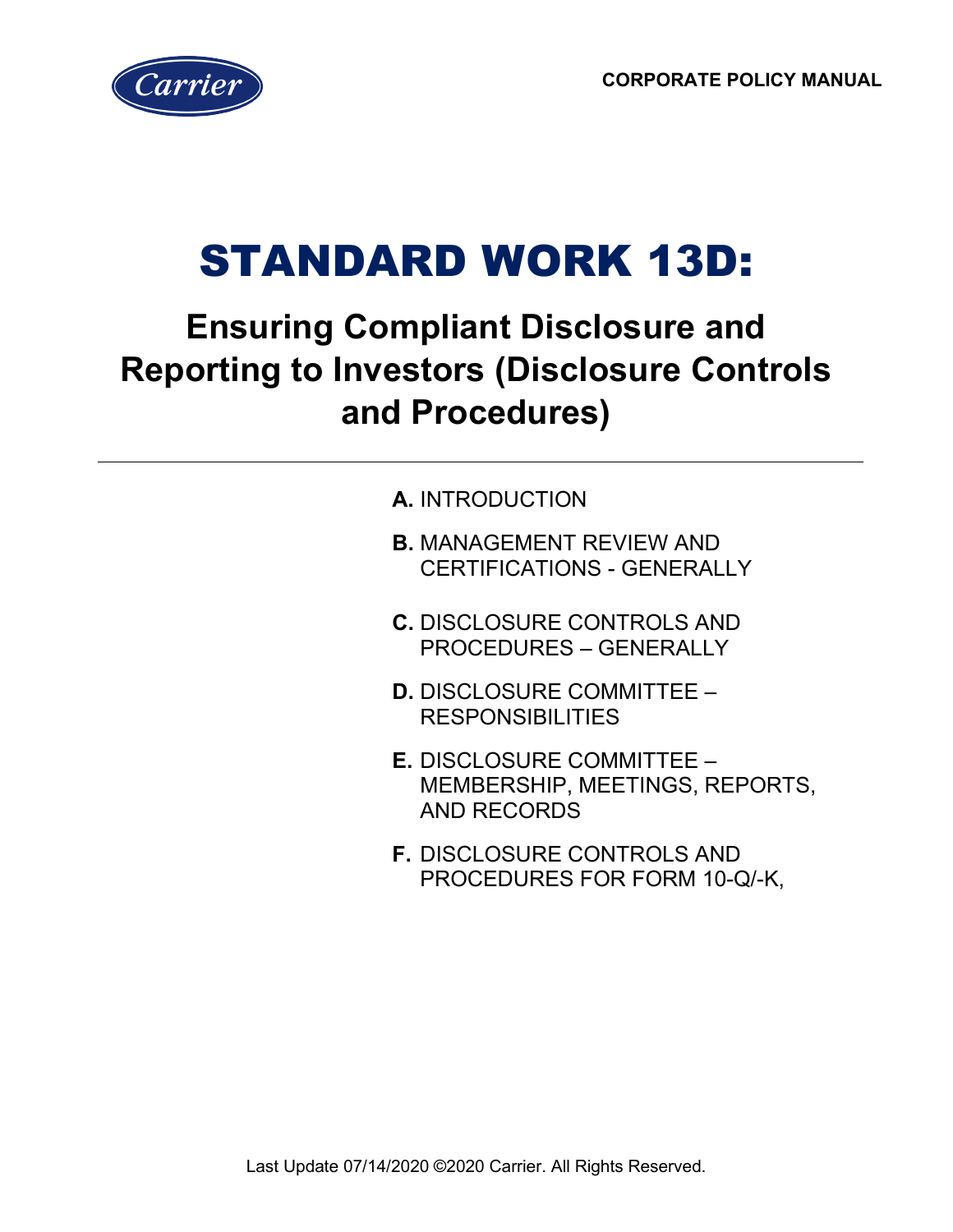

ANNUAL REPORT, AND EARNINGS RELEASES ON FORM 8-K

- **G.** DISCLOSURE CONTROLS AND PROCEDURES FOR THE PROXY **STATEMENT**
- **H.** DISCLOSURE CONTROLS AND PROCEDURES FOR SECTION 16(A) REPORTING
- **I.** DISCLOSURE CONTROLS AND PROCEDURES FOR CURRENT REPORTS ON FORM 8-K OTHER THAN FOR EARNINGS RELEASES
- **J.** DISCLOSURE CONTROLS AND PROCEDURES FOR FINANCIAL **GUIDANCE**
- **K.** DISCLOSURE CONTROLS AND PROCEDURES FOR REGULATION FD COMPLIANCE
- **L.** DISCLOSURE CONTROLS AND PROCEDURES FOR USE OF NON-GAAP FINANCIAL MEASURES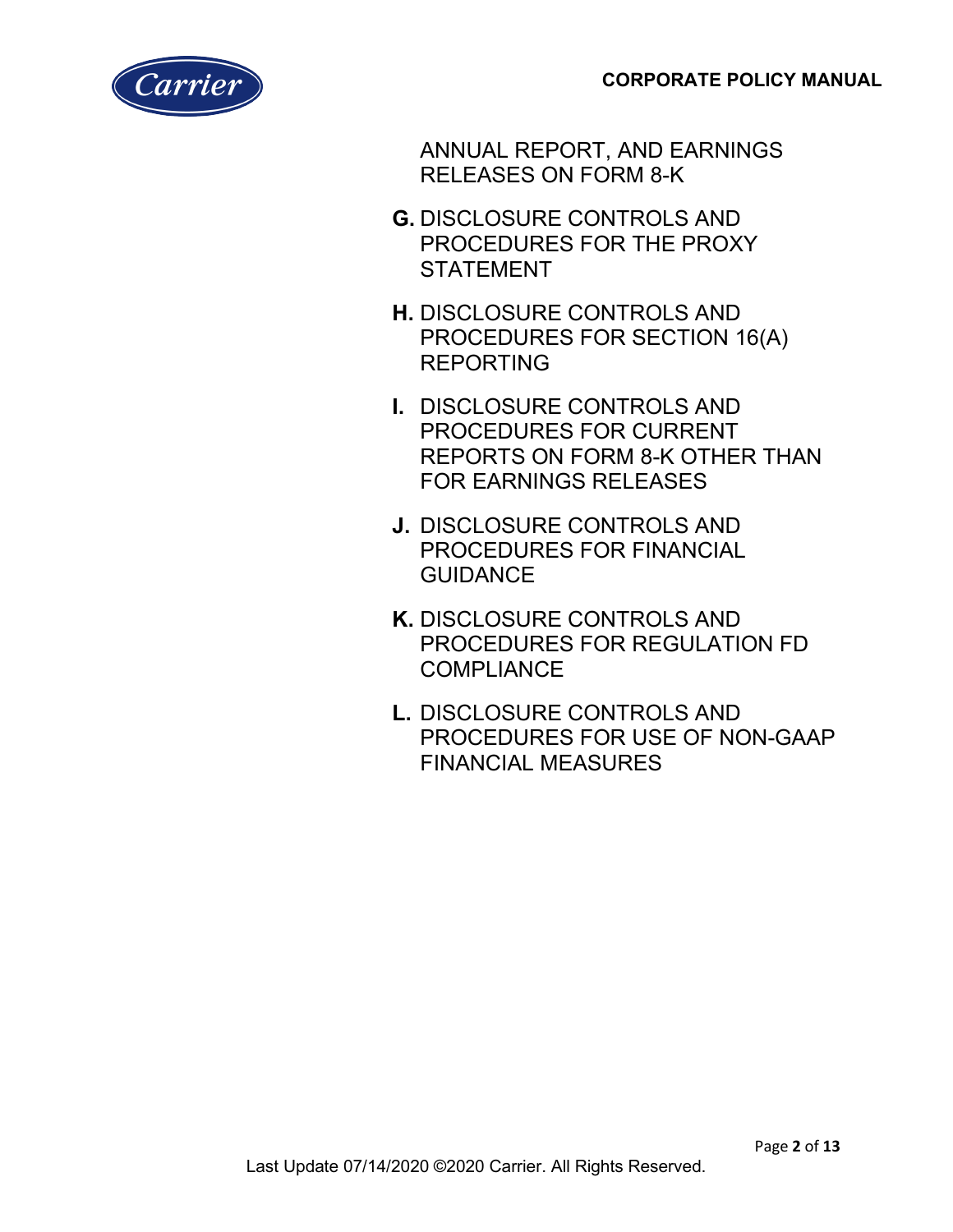

Capitalized terms used but not defined in this CPSW–12A shall have the meanings set forth in Carrier Corporate Policy Manual Sections 1 and 12.

# **A. INTRODUCTION**

Carrier disclosures to the investing public shall be accurate, complete, and fairly present in all material respects Carrier's actual financial and operating condition and otherwise fully comply with applicable securities and exchange laws. Carrier shall maintain controls and procedures as further described below to provide the Carrier's principal officers and senior management access and opportunity to review such information as is necessary to ensure that Carrier disclosures, reports, and related certifications required under the securities and exchange laws are based on appropriate due diligence, are timely, and meet the foregoing accuracy, completeness, and representation standard.

# **B. MANAGEMENT REVIEW AND CERTIFICATIONS - GENERALLY**

Carrier senior management, with the participation of the Carrier President & CEO ("CEO"), Senior Vice President, Chief Financial Officer ("CFO"), and Vice President, Controller ("Controller"), shall review the effectiveness of the design and operation of Carrier's disclosure controls and procedures as further described below as of the end of the period covered by each periodic report on Form 10-Q or 10-K and shall certify, as required under Sections 302 and 906 of the Sarbanes-Oxley Act, regarding the adequacy of Carrier's disclosures and its disclosure controls.

# **C. DISCLOSURE CONTROLS AND PROCEDURES – GENERALLY**

The following disclosure controls and procedures have been designed and adopted by the Carrier CEO (the "Principal Executive Officer"), and CFO and Controller (collectively, the "Principal Financial Officers") to ensure that information required to be disclosed in reports filed under the Exchange Act (which includes reports on Form 10-Q, Form 10-K, the Annual Report, Form 8-K and the Proxy Statement) is recorded, processed, summarized and reported within the time periods specified in the applicable rules and forms. This includes, without limitation, controls and procedures designed to ensure that the information required to be disclosed is accumulated and communicated to Carrier's senior management, including the Principal Executive Officer, the Principal Financial Officers, and Senior Vice President, Chief Legal Officer ("CLO"), as appropriate, to allow timely decisions regarding the required disclosure. Disclosure controls and procedures cover the information in the financial statements and the other financial information in the reports, including footnotes, selected financial data, and management's discussion and analysis ("MD&A"). According to SEC rules, this means that the information disclosed,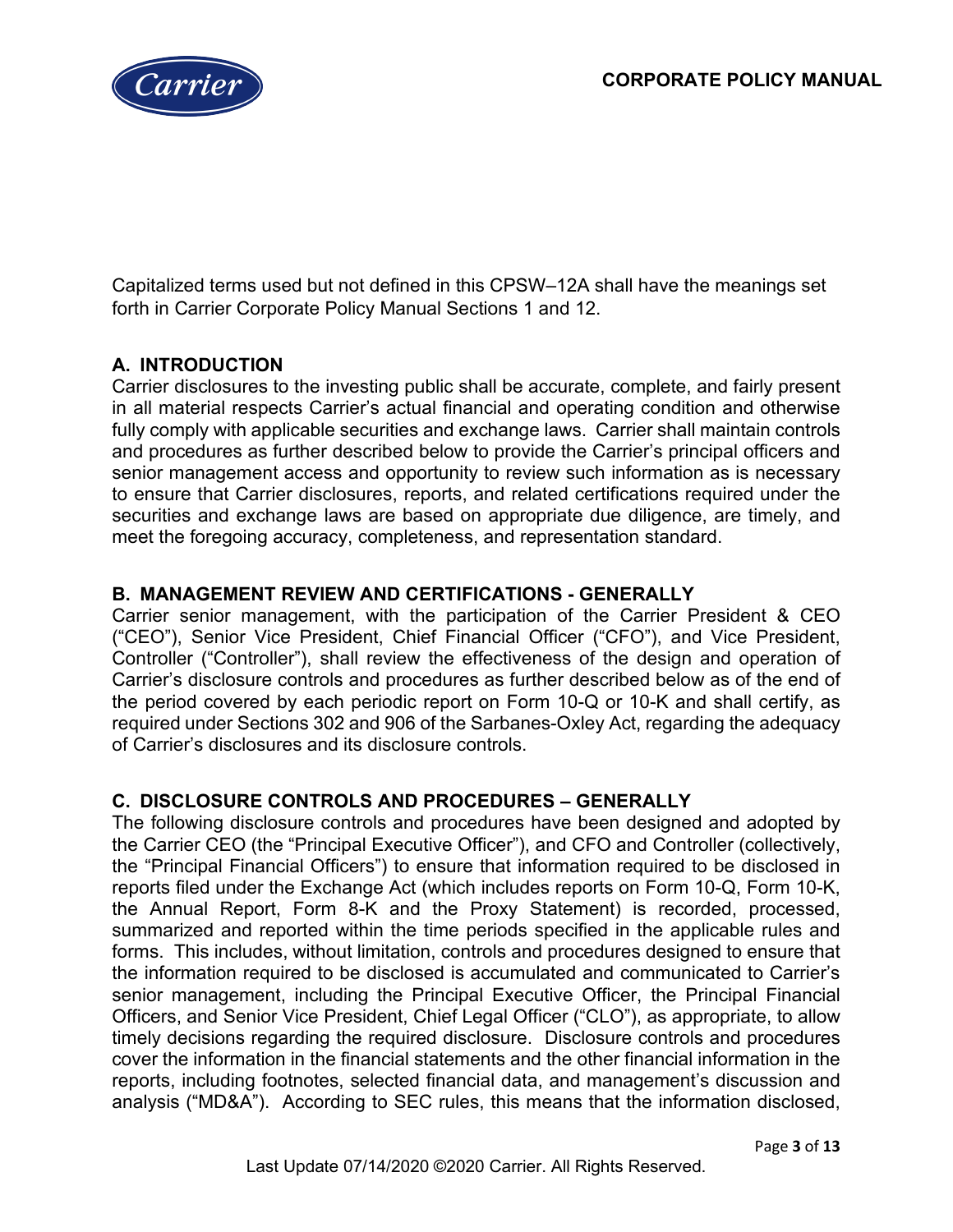

viewed in its entirety, must meet a standard of overall material accuracy and completeness that is broader than financial reporting requirements under U.S. generally accepted accounting principles ("GAAP"). Disclosure controls and procedures are also intended to ensure that Carrier's proxy statements, press releases, investor presentations, website disclosure, and other public communications are consistent with its disclosure obligations. Further, Exchange Act Rules 13a-14(a) and 15d-14(a), implementing Section 302 of the Sarbanes-Oxley Act, require Carrier's Principal Executive Officer and the Principal Financial Officers each to certify in each quarterly (Form 10-Q) and annual (Form 10-K) report, among other things, that he or she and the other certifying officer(s):

- are responsible for establishing and maintaining "disclosure controls and procedures" for Carrier;
- have designed such disclosure controls and procedures to ensure that Material Information is made known to them, particularly during the period for which the periodic report has been prepared;
- have evaluated the effectiveness of Carrier's disclosure controls and procedures as of the end of each period covered by the report; and
- have presented in the report their conclusions about the effectiveness of the disclosure controls and procedures based upon the required evaluation as of that date.

In addition, Exchange Act Rules 13a-14(b) and 15d-14(b), implementing Section 906 of the Sarbanes-Oxley Act, require Carrier's Principal Executive Officer and the Principal Financial Officers each to certify in each Form 10-Q and Form 10-K report that:

- the Form 10-Q or Form 10-K, as the case may be, fully complies with the requirements of Section 13(a) or 15(d) of the Exchange Act; and
- information contained in such Form 10-Q or Form 10-K, as the case may be, fairly presents, in all material respects, the financial condition and results of operations of Carrier.

# **D. DISCLOSURE COMMITTEE – RESPONSIBILITIES**

In order to assist the Principal Executive Officer and the Principal Financial Officers to meet their responsibilities under Exchange Act Rules 13a-14 and 15d-14, and Carrier to fulfill its disclosure obligations, the Carrier Disclosure Committee ("Disclosure Committee") is responsible to the Principal Executive Officer, the Principal Financial Officers and CLO to:

- Ensure there is an effective process for establishing disclosure controls and procedures consistent with applicable law, regulations, and stock exchange requirements;
- Evaluate the effectiveness of the disclosure controls and procedures as of the end of the period covered by each periodic report on Form 10-Q or Form 10-K, and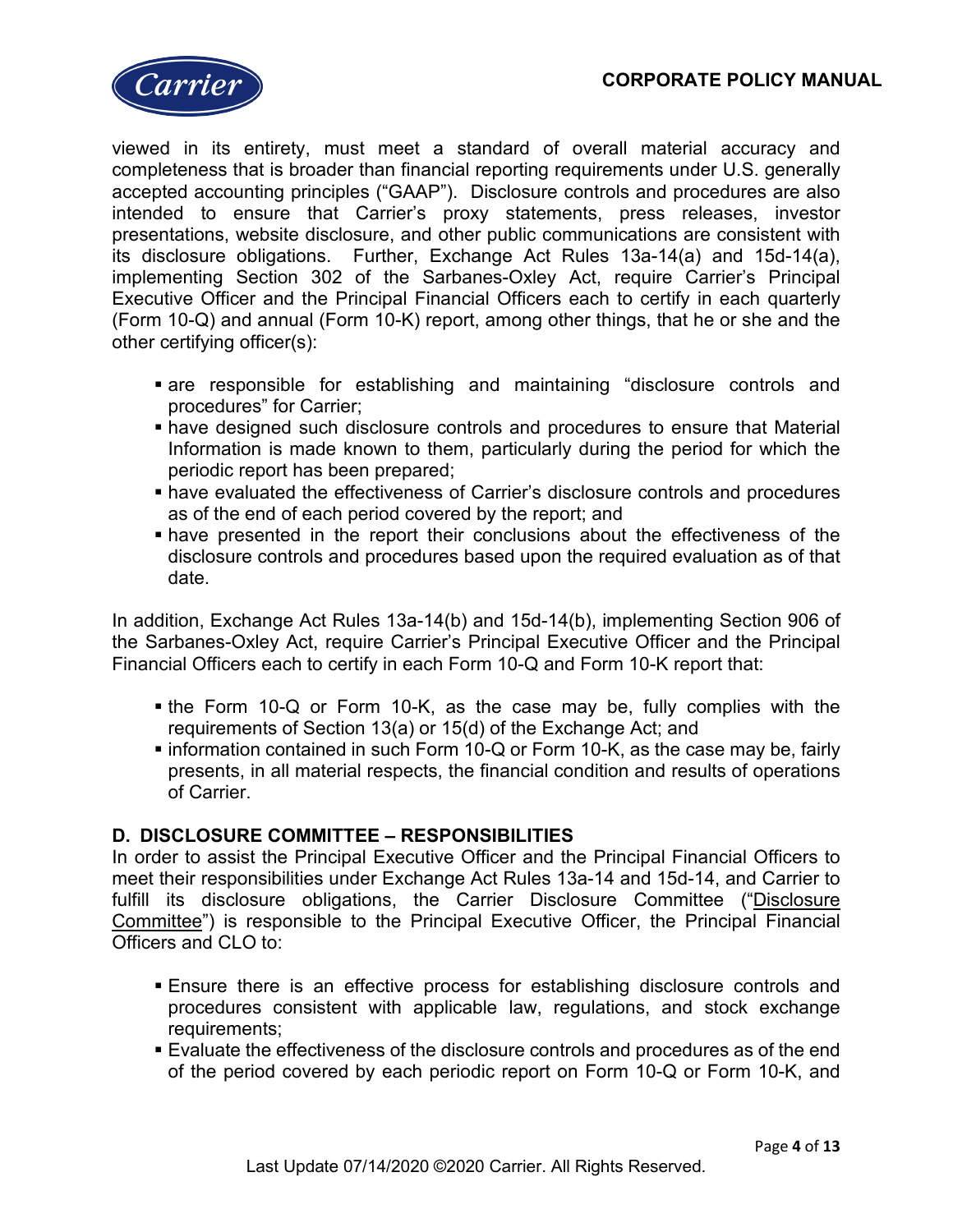

report the results of such evaluation to the Principal Executive Officer, the Principal Financial Officers and CLO;

- Revise or supplement disclosure controls and procedures as necessary;
- Review each report prior to filing, giving consideration to potential Material Non-Public Information, and determine the nature and timing of disclosure obligations for such Information on a timely basis. If disclosure is required, assist in the preparation, review and timely filing or release of such disclosure;
- Evaluate new laws, regulations and SEC and stock exchange rules and advise on disclosure obligations; and
- Perform such other duties and tasks relevant to the objectives of the Disclosure Committee as may from time-to-time be requested by the Principal Executive Officer, the Principal Financial Officers, or the CLO, or as may be required or advisable in light of applicable law, regulations, or stock exchange requirements.

The Disclosure Committee may delegate responsibility to subcommittees as necessary or appropriate. The Disclosure Committee shall have access to Carrier books, records, facilities and personnel as necessary or appropriate to perform its responsibilities.

# **E. DISCLOSURE COMMITTEE – MEMBERSHIP, MEETINGS, REPORTS, AND RECORDS**

The Disclosure Committee comprises the Principal Financial Officers and such other Carrier officers or employees as the Principal Executive Officer and the Principal Financial Officers determine appropriate and appoint from time-to-time in view of the Disclosure Committee's responsibilities. The Principal Executive Officer and the Principal Financial Officers have appointed the following officers as the members of the Disclosure Committee:

- CFO (Committee Chair);
- Vice President, Controller;
- Vice President,Treasurer;
- Vice President, Tax;
- Chief Litigation Counsel;
- Vice President, Assistant Secretary (Committee Secretary);
- Vice President, Financial Planning & Analysis; and
- Vice President, Investor Relations.

The following Carrier officers or employees are appointed "adjunct" members of the Disclosure Committee, with the responsibility to participate in the Committee's discussions and determinations regarding individual disclosure issues that arise within their areas of functional responsibility:

- Vice President, Global Ethics and Compliance; and
- Vice President, Internal Audit.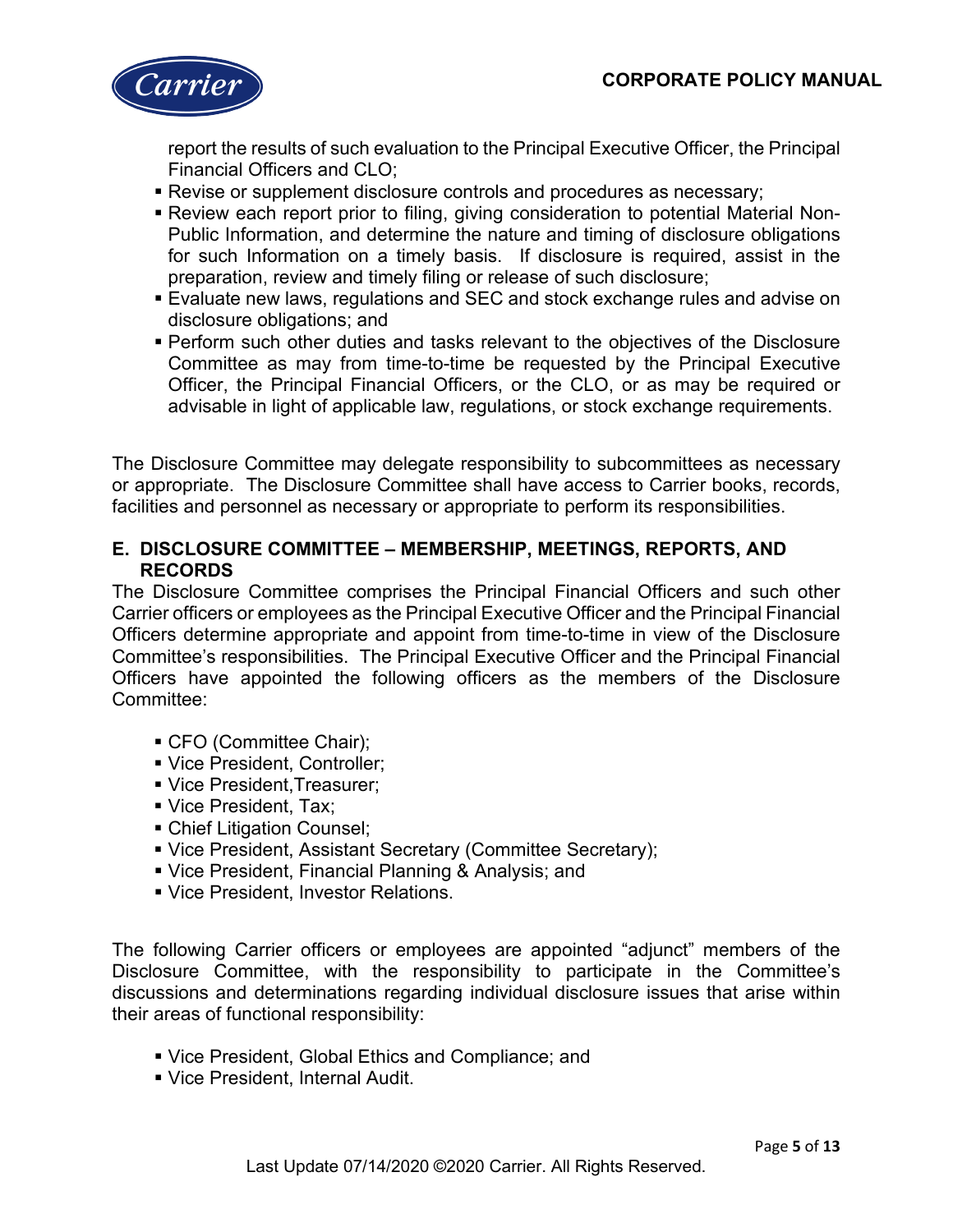

The Disclosure Committee shall meet (which may include telephonically) at such times as shall be necessary or appropriate to fulfill its duties and responsibilities, taking into account Carrier's current and periodic reporting obligations. In addition, the Disclosure Committee shall meet at the request of either of the Principal Executive Officer, either of the Principal Financial Officers or the CLO. The Disclosure Committee shall make such reports and maintain such records of its proceedings as are appropriate in light of applicable laws, regulations, and rules.

# **F. DISCLOSURE CONTROLS AND PROCEDURES FOR FORM 10-Q/-K, ANNUAL REPORT, AND EARNINGS RELEASES ON FORM 8-K**

#### Data Accumulation:

- *Calendar* The Controller's group shall prepare and distribute a detailed calendar of requirements and deliverables before the end of each quarter to Carrier's principal business units ("Reporting Units") and Carrier World Headquarters working group comprising the Legal, Investor Relations, FP&A, Tax, and Treasury functions;
- *Accumulation of Assessment Numbers* The Reporting Units shall submit preliminary assessment information on a monthly basis to FP&A through the consolidated accounting and reporting system ("CARS"). The assessment information for the month preceding the close of the quarter is used to prepare initial drafts of the Form 10-Q and 10-K reports and quarterly earnings release on Form 8- K. The Controller's group shall review significant accounting matters and supporting documentation with the Reporting Unit controllers, external auditors, and the Principal Financial Officers based on the monthly assessments;
- *Accumulation of Final Quarterly Numbers* The Reporting Units shall submit quarterly segment financial information by the specified date shortly after the end of the quarter through tCARS, which is used to prepare final drafts of consolidated financial statements and business segment financial information, MD&A disclosure, and other financial information required in the reports;
- *Additional Year-End Data Accumulation* Additional detailed financial information required for year-end financial reporting shall be provided by the Reporting Units through other systems maintained by the Controller and Treasury functions; and
- *Legal Proceedings and Other Non-Financial Information* Legal shall compile legal proceeding information from sources that may include internal reports, periodic reviews or due diligence meetings with the Reporting Units, and through additional input from representatives of Reporting Unit legal departments and external legal counsel. Additional non-financial information, including Executive Officer information, and submissions of votes to shareholders shall be compiled from Corporate Secretary's records.

# Document Preparation:

 *Financial Information For Reports –* The Controller's group shall assemble financial information and prepare drafts of the financial statements, notes and MD&A of the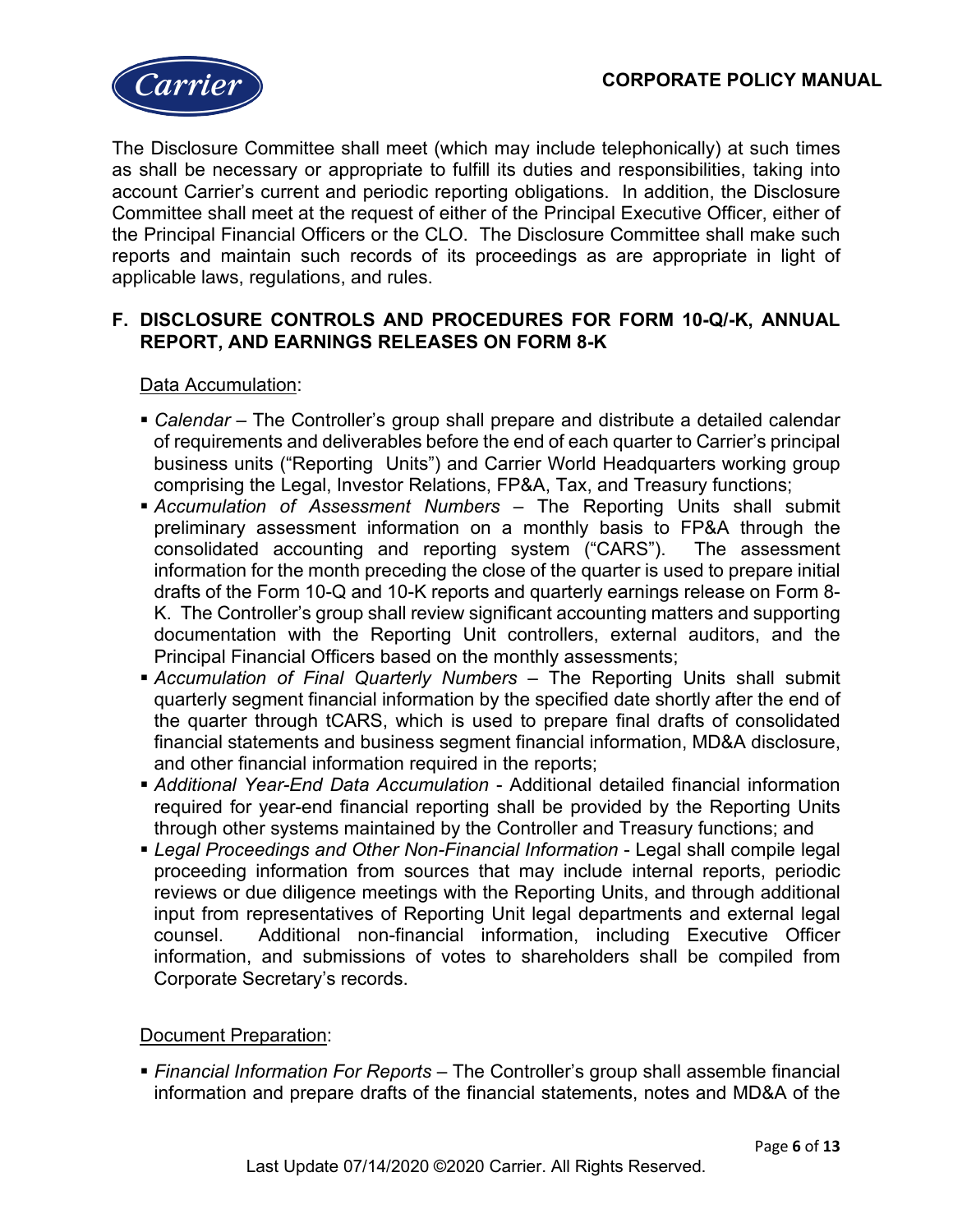

Form 10-Q or Form 10-K with input from FP&A and financial representatives in each Reporting Unit and based on information received from CARS;

- *Non-Financial Information for Reports* Legal shall prepare non-financial portions of the Form 10-Q and Form 10-K report with input from various departments, including Reporting Unit legal and the Corporate Secretary's records; and
- **Earnings Release and Investor Presentation Materials Investor Relations shall** prepare the draft earnings release and investor meeting materials based on the assessment and final segment information provided by FP&A and Controller's group and others as deemed necessary. The Controller's group shall prepare Form 8-K and financial tables to be attached to the earnings release. Legal shall review the Form 8-K to ensure compliance with SEC requirements*.*

#### Document Review:

- *Review of Reports*  The Controller's group, in coordination with Legal, shall circulate drafts of the Form 10-Q and Form 10-K report to Communications, FP&A, Internal Audit, Investor Relations, Legal, Tax, and Treasury (collectively, the "Carrier Review Team"), Reporting Unit representatives, external auditors and external legal counsel for review, comment, and revision, with final draft sign-off by the Carrier Review Team and Reporting Unit representatives;
- *Review of Earnings Release*  Investor Relations shall circulate drafts of the earnings release and investor meeting materials to the Carrier Review Team, Reporting Unit representatives and external auditors for review, comment, and revision, with final draft sign-off by the Carrier Review Team and Reporting Unit representatives; and
- *Compliance Check*  Legal and the Controller shall review the draft 10-Q/-K and earnings release for compliance with SEC requirements, stock exchange rules, and accounting requirements, as applicable, and consult external legal securities counsel and external auditors, as necessary*.*

# Review by Disclosure Committee, Senior Management, and Audit Committee:

- *Disclosure Committee*  The Disclosure Committee shall hold a quarterly disclosure meeting with the Principal Financial Officers to review significant financial statement and disclosure issues, including key accounting and management judgments underlying the financial statements. The Disclosure Committee shall also evaluate disclosure controls and procedures and review the adequacy of the disclosures made in the reports, the earnings release and investor presentation materials;
- *Senior Management –* The Controller and Investor Relations shall schedule meetings with the Principal Financial Officers and the Principal Executive Officer to review drafts of reports, earnings release, and investor relations materials; and
- *Audit Committee* The Audit Committee of Carrier's Board of Directors shall review drafts of reports (including Carrier financial statements), earnings releases, and investor presentation materials with the Principal Financial Officers, the Principal Executive Officer, and external auditors before filing/release.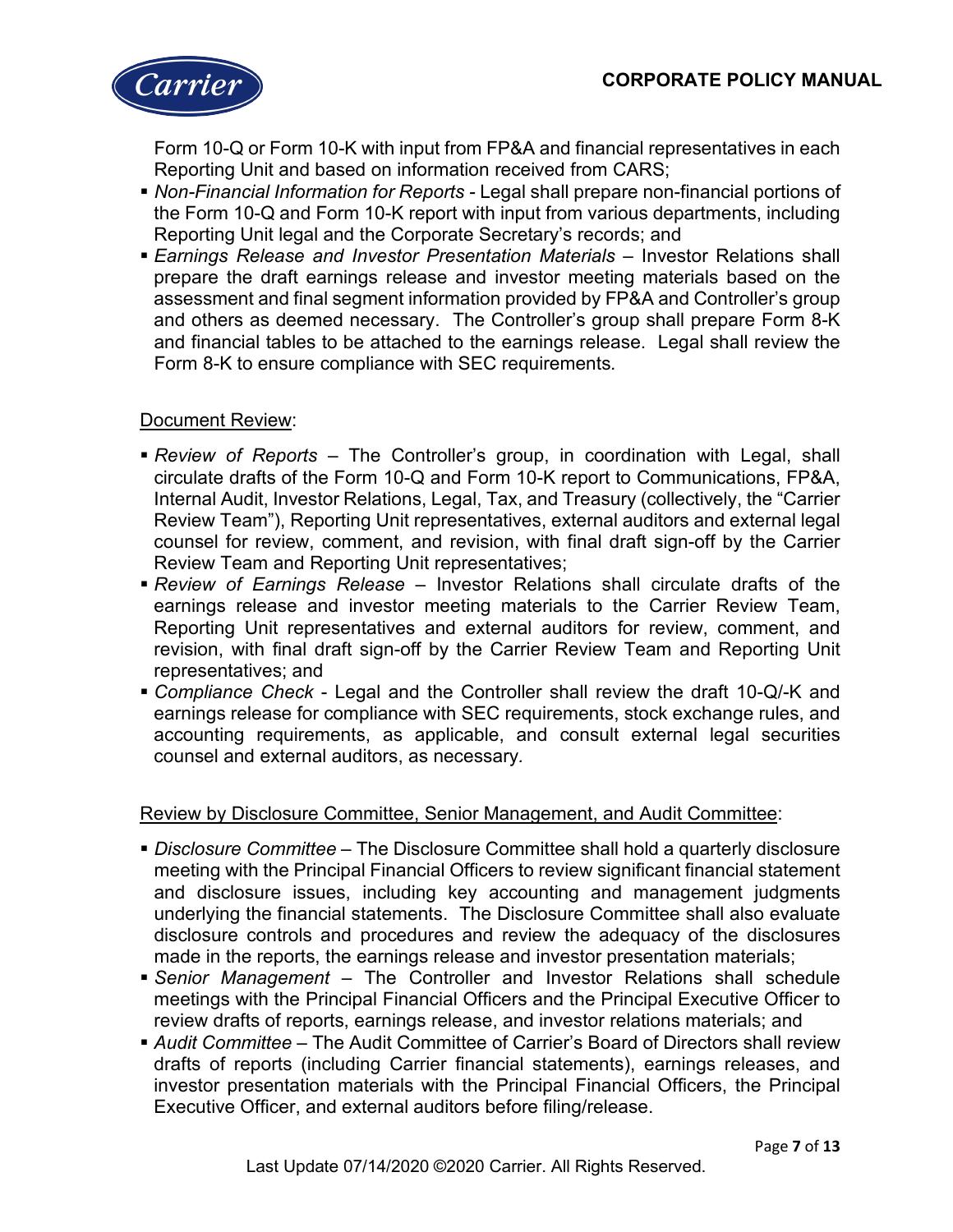

# **Certifications:**

- *Reporting Unit Back-Up Certifications* Each Reporting Unit president, chief financial officer, chief accounting officer, FP&A lead, lead ethics and compliance officer, and lead legal counsel shall provide a back-up certification to the Principal Executive Officer, the Principal Financial Officers and the CLO, supporting the certifications required under Sections 302 and 906 of the Sarbanes-Oxley Act at the time of issuing the earnings release for the quarter, with the obligation to update the certification if any material developments occur prior to filing the 10-Q report. A formal updated certification is required prior to filing the 10-K;
- *Reporting Unit External Auditor Representations* Each Reporting Unit President, chief financial officer, chief accounting officer, and FP&A lead shall provide back-up certifications to the Principal Financial Officers, supporting the Principal Executive Officer's and Principal Financial Officers' management representation letter to external auditors regarding the accuracy of the Reporting Unit's financial information and its system of internal control over financial reporting and disclosure controls and procedures;
- *Carrier CLO Back-Up Certifications* The CLO or Chief Litigation Counsel, as applicable, shall provide back-up certifications to the Principal Executive Officer and the Principal Financial Officers in support of the certifications required under Sections 302 and 906 and to external auditors regarding litigation and other contingent liabilities in connection with the earnings release and prior to filing the reports;
- *Disclosure Committee Report* The Disclosure Committee shall provide a report recommending execution by the Principal Executive Officer and the Principal Financial Officers of the Section 302 and 906 Certifications;
- *Senior Management Certifications* The Principal Executive Officer and the Principal Financial Officers shall provide certifications under Sections 302 and 906 to be included in SEC reports and a management representation letter to external auditors prior to filing the reports;
- *Additional Annual Back-up Certifications* The Reporting Unit chief financial officers and lead legal counsels shall provide an annual certification to external auditors regarding FASB Accounting Standards Codification (ASC) subtopic 450-20 legal contingencies and as to financial information provided through certain Carrier database systems; and
- *External Auditors Report* The external auditor shall issue its report or review letter, as applicable, dated as of the earnings release date, which is filed with the report. Various internal certifications are provided to the external auditors supporting their report.

# **G. DISCLOSURE CONTROLS AND PROCEDURES FOR THE PROXY STATEMENT**

# Data Accumulation: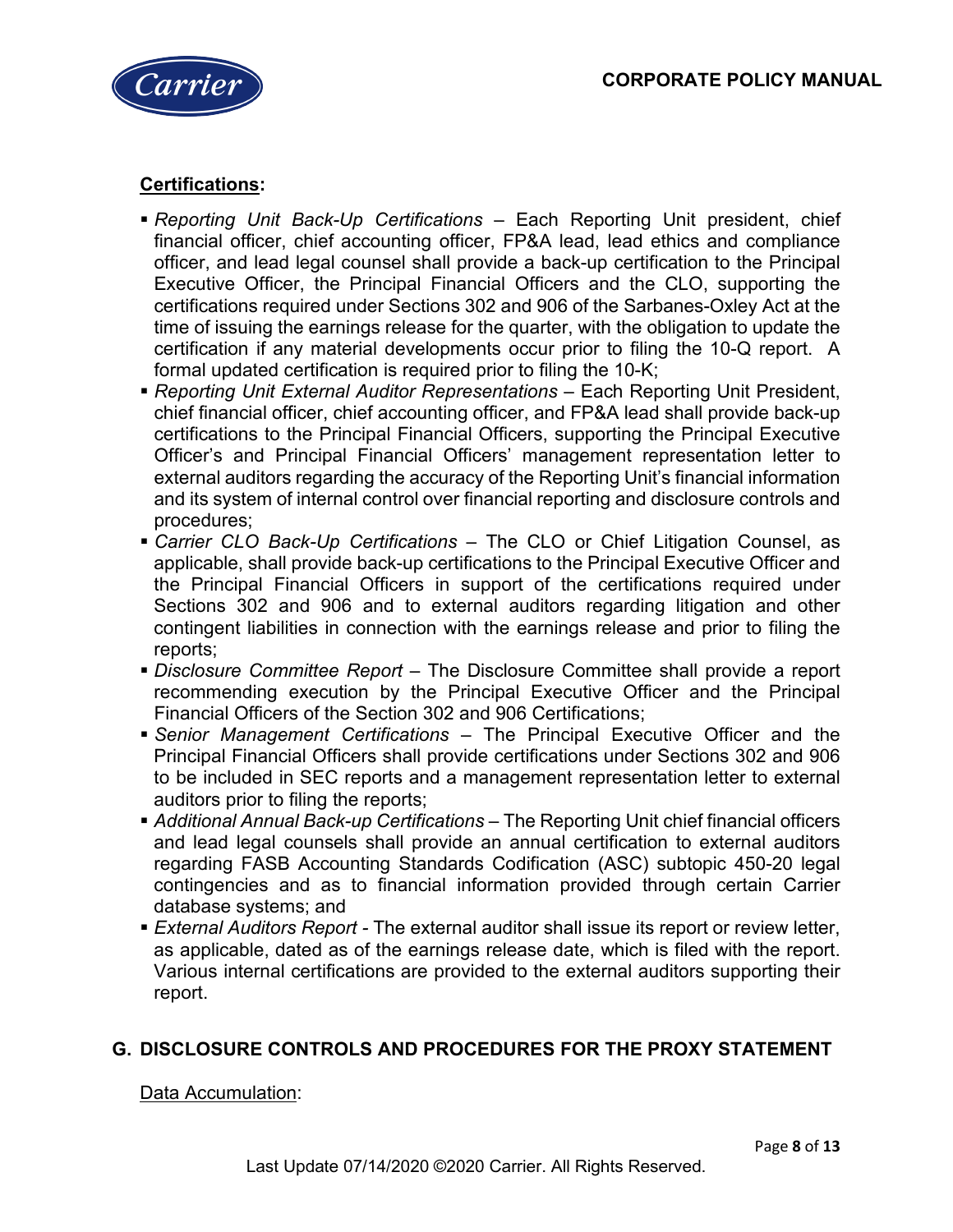

- Director and Executive Officer share ownership information, director biographies, Carrier relationships with director-affiliated entities and non-profits, director independence information, any related party transactions, and other information about directors, including director nominees, shall be obtained from the stock transfer agent records, questionnaires, Reporting Unit reports to the Controller, and Carrier records;
- Shares outstanding and corresponding votes entitled to be cast shall be verified with stock transfer agent for common stock;
- Shareowner meeting procedures shall be obtained from Carrier Articles of Incorporation and Bylaws and applicable laws;
- Fees paid to external auditors and other audit-related data shall be provided by the Controller function and confirmed with external auditors;
- Board committees and compensation shall be verified from Carrier records;
- Named Executive Officer and director compensation information and benefit arrangements shall be obtained from and verified with Carrier Human Resources; payroll records and back-up support shall be obtained and reviewed from outside service providers; external auditors shall perform special procedures reviews of compensation disclosures required by Reg. S-K Item 402; Human Resources, Legal, and the Controller functions shall review the Compensation Discussion & Analysis section prior to review by the Compensation Committee;
- Section 16(a) reporting shall be verified with Carrier records and SEC reports filed by each individual and director and Executive Officer questionnaires;
- Management statements concerning shareholder proposals shall be drafted by Carrier Legal and verified with relevant internal departments; and
- The Corporate Secretary shall provide Carrier Legal with the reports of the Audit Committee and Compensation Committee.

# Document Preparation:

Legal shall prepare a draft proxy statement based on foregoing data.

# Document Review:

- Carrier Legal shall circulate a draft proxy statement to Communications, Controller, Human Resources, Tax, external auditors, and external legal counsel;
- Carrier Legal and Controller shall review the draft for compliance with SEC requirements, stock exchange rules, and accounting requirements, as applicable, and consult with external securities legal counsel and external auditors, as necessary;
- Carrier Human Resources and Legal shall provide back-up certifications to the Principal Executive Officer and Principal Financial Officers as to compliance with disclosure requirements for proxy statements;
- Final drafts shall be reviewed by the Principal Executive Officer, the Principal Financial Officers, and Board of Directors; and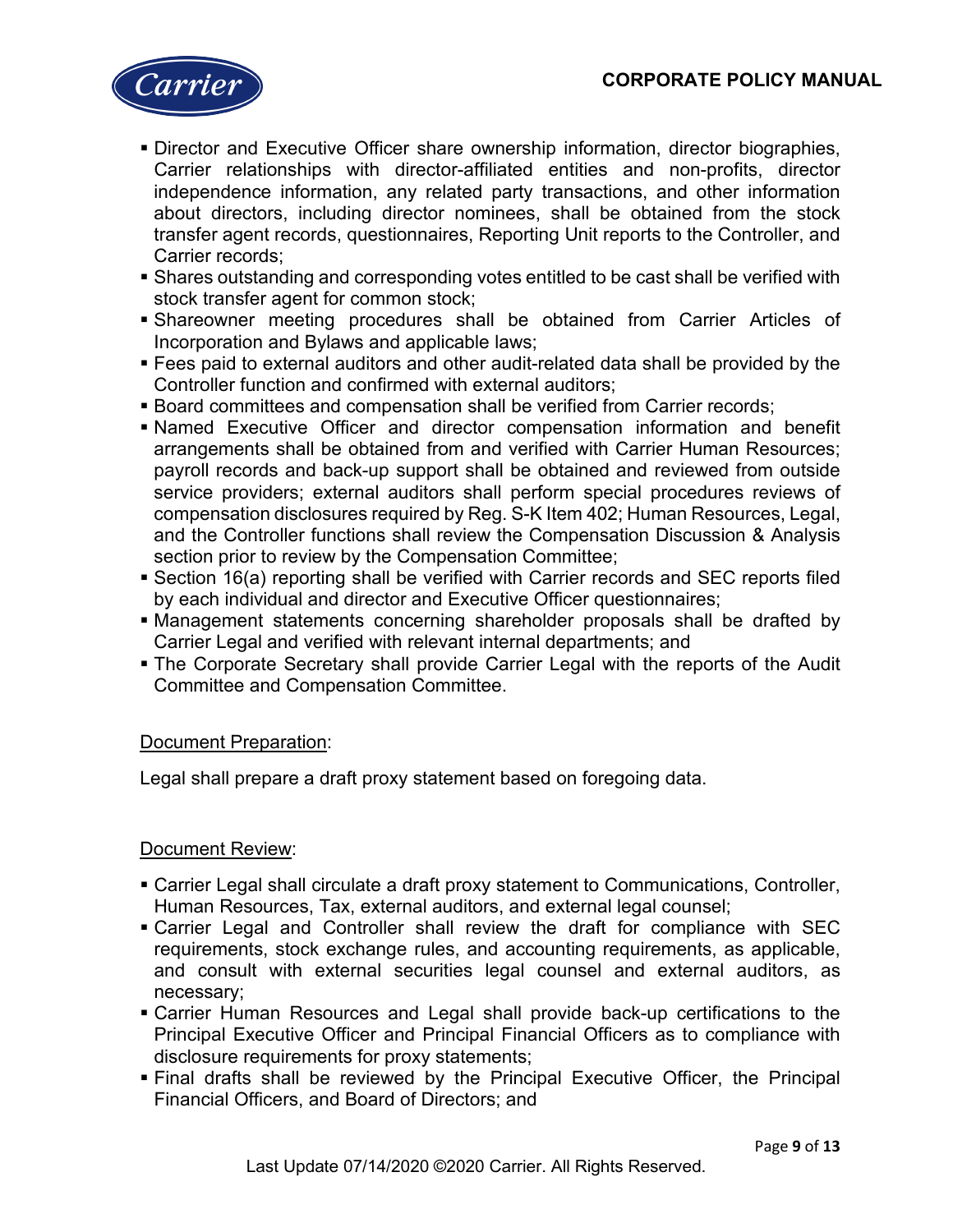

 Legal shall review the Proxy statement for compliance with SEC requirements, stock exchange rules, as applicable, and consult external legal securities counsel, as necessary.

# **H. DISCLOSURE CONTROLS AND PROCEDURES FOR SECTION 16(A) REPORTING**

See Procedures & Guidelines 13B – Preventing Insider and Other Prohibited Securities Trading Practices

# **I. DISCLOSURE CONTROLS AND PROCEDURES FOR CURRENT REPORTS ON FORM 8-K OTHER THAN FOR EARNINGS RELEASES**

# Triggering Events:

The events required to be disclosed by Carrier on Form 8-K, include, but are not limited to, the following:

- **Entry into a material non-ordinary course agreement;**
- Termination of a material non-ordinary course agreement;
- **Bankruptcy or receivership;**
- Completion of acquisition or disposition of assets other than in the ordinary course of business;
- Public announcement or release of results of operation or financial condition;
- Creation of a material direct financial obligation or a material obligation under an offbalance sheet arrangement;
- Triggering events that accelerate or increase a material direct financial obligation or a material obligation under an off-balance sheet arrangement;
- Material costs associated with exit or disposal activities;
- Material impairments;
- Notice of delisting or failure to satisfy a continued listing rule or standard; transfer of listing;
- Non-reliance on previously issued financial statements or a related audit report or completed interim review (restatements);
- Unregistered sales of equity securities;
- Material modifications to rights of security holders;
- Changes to certifying accountant;
- Change in control;
- Departure of directors or principal officers, election of directors or appointment of principal officers;
- Amendments to Articles of Incorporation or Bylaws and change in fiscal year;
- **Temporary suspension of trading under employee benefit plans; and**
- Waiver of a provision of the Code of Ethics.

Filing Deadline: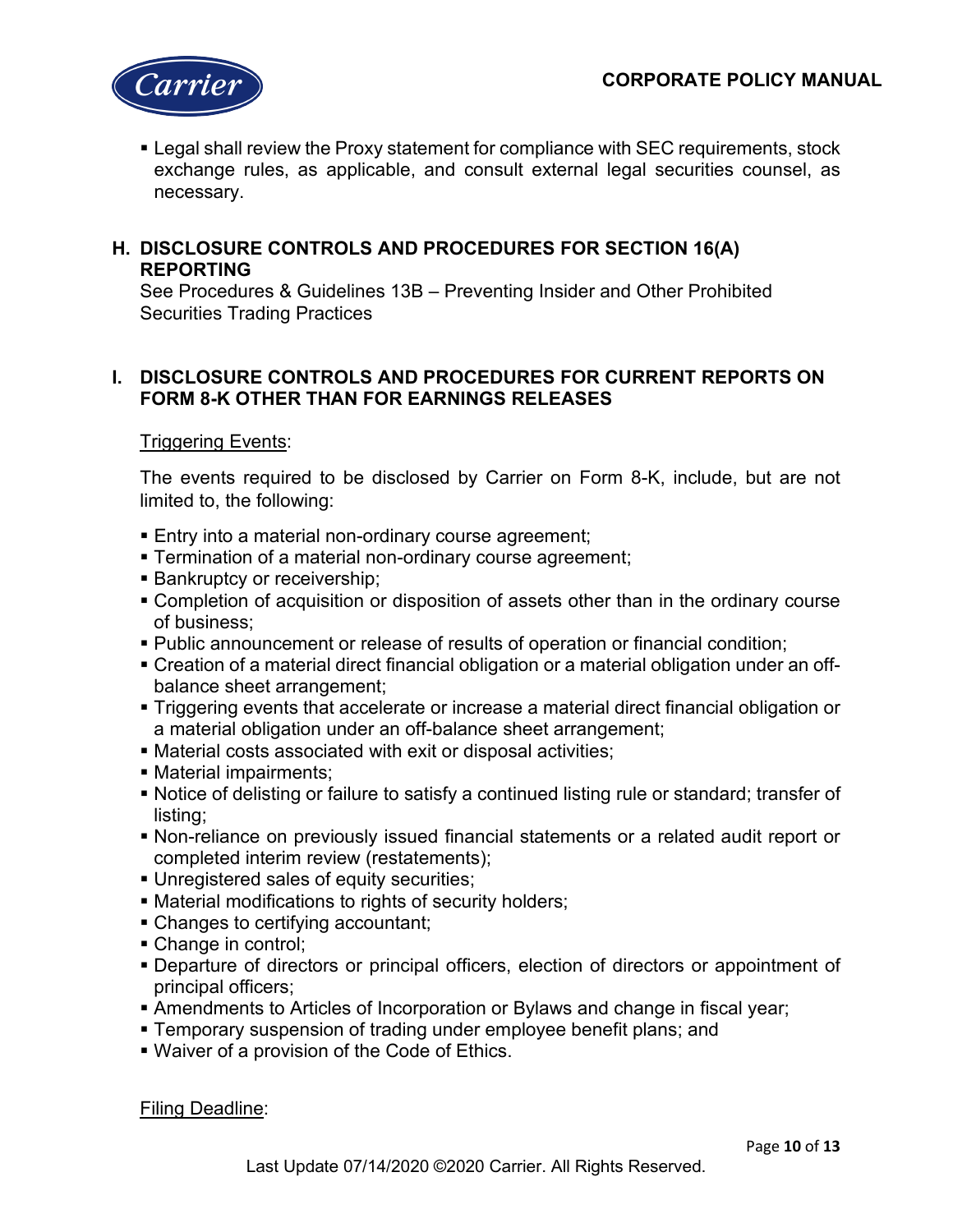

Four (4) business days after the occurrence of triggering event.

Data Accumulation:

- The Carrier function or Reporting Unit that is the source of the triggering event shall advise the Disclosure Committee, Controller, Investor Relations, and Legal functions, as appropriate;
- The Disclosure Committee, Controller, Investor Relations, and Legal functions shall be responsible for determining whether Form 8-K reports are required to be filed; and
- The Disclosure Committee shall monitor relevant events to ensure that timely, complete, and accurate disclosure is made.

# Document Preparation:

Legal shall draft the report on Form 8-K and circulate as required.

#### Document Review:

Legal and the Controller shall coordinate review of the draft Form 8-K with the Carrier function or Reporting Unit that is the source of the triggering event, as applicable, and sign off on the final draft to be filed with the SEC.

# **J. DISCLOSURE CONTROLS AND PROCEDURES FOR FINANCIAL GUIDANCE**

The Principal Executive Officer and the Principal Financial Officers are primarily responsible for determining any guidance provided to investors concerning anticipated future financial results. Baseline earnings and cash flow guidance for the following year is developed on the basis of approved internal Carrier Reporting Unit financial performance commitments resulting from the annual planning process. During the year of execution, each Reporting Unit finance lead shall provide Carrier FP&A a monthly rollup of EBIT and cash flow performance against approved plans, and an updated forecast of current quarter and full-year performance, identifying risks and opportunities. The Vice President, FP&A shall consolidate this input and review it with Investor Relations and the Principal Financial Officers to evaluate Carrier's overall performance and forecast, and risks and opportunities. Reporting Unit finance and Carrier FP&A shall monitor financial results and maintain communication to support prompt identification and upward visibility regarding any anomalies that might adversely affect forecasts. With respect to the issuance of press releases or other communications containing guidance, Investor Relations shall prepare a draft release, which is reviewed, as appropriate, by the Disclosure Committee, the Principal Executive Officer, the Principal Financial Officers,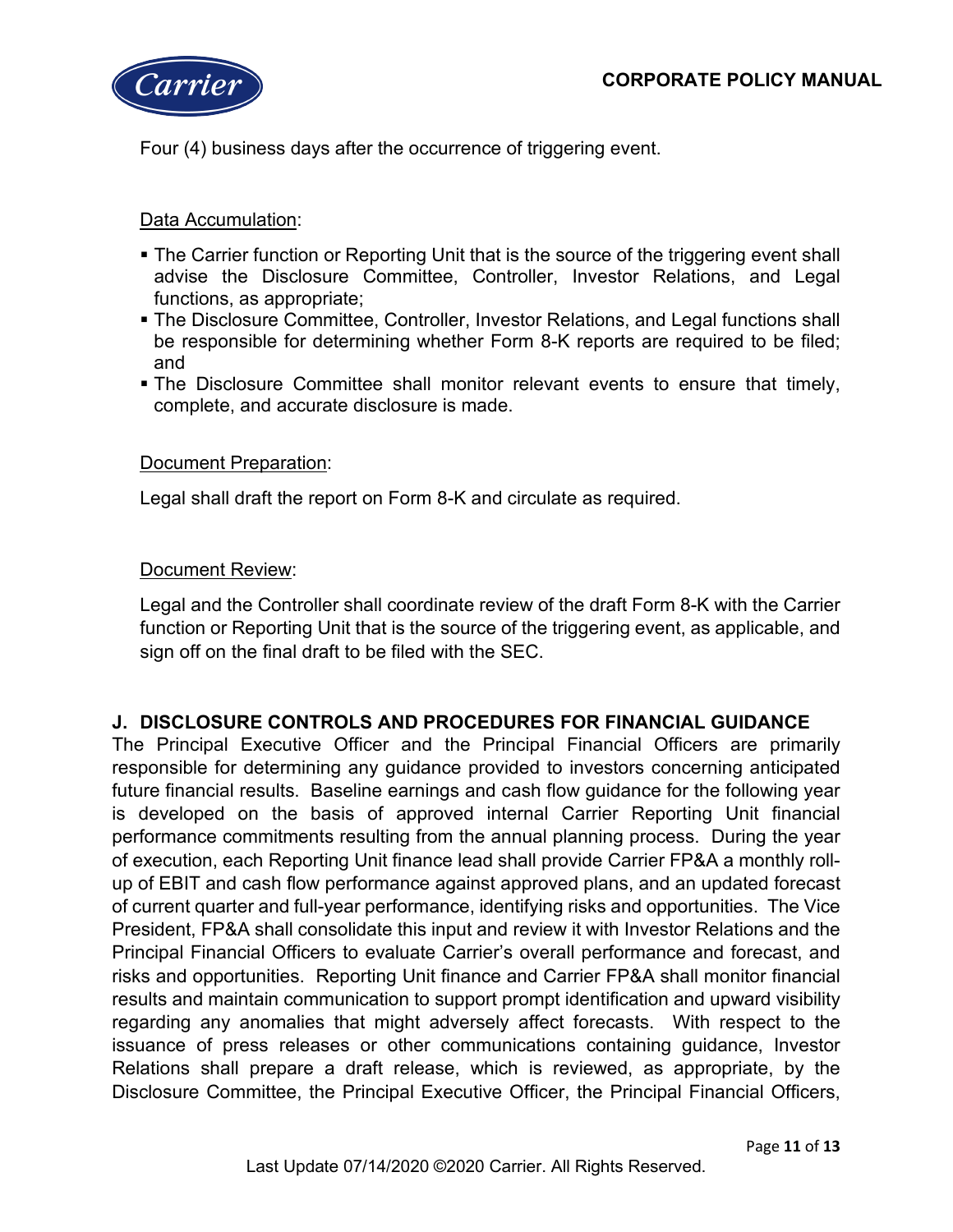

Legal, Reporting Unit financial representatives, and the Audit Committee in accordance with the requirements of Procedures & Guidelines 13C – Investor Relations and Preventing Selective Disclosure (Regulation FD Compliance). All responses or inquiries regarding previously issued guidance shall be referred to Investor Relations and handled in accordance with Procedures & Guidelines 13C (Earnings Projections (Guidance), No Comment Policy, Quiet Period).

# **K. DISCLOSURE CONTROLS AND PROCEDURES FOR REGULATION FD COMPLIANCE**

Investor Relations shall coordinate with the Principal Executive Officer, the Principal Financial Officers, Reporting Unit Presidents and Carrier Legal, as necessary, regarding periodic or other meetings with Enumerated Persons and shall coordinate with the Controller, FP&A, Legal and the Reporting Unit representatives, as necessary, to prepare presentation materials, which shall be reviewed by the Principal Executive Officer, Legal, the Principal Financial Officers and Reporting Unit financial representatives, as required. A representative of Investor Relations shall attend all meetings and other planned discussions with Enumerated Persons. If Material Non-Public information is to be disclosed during a meeting with Enumerated Persons, Investor Relations shall ensure compliance with Procedures & Guidelines 13C – Investor Relations and Preventing Selective Disclosure (Regulation FD Compliance) and all press releases shall be reviewed by the Principal Executive Officer, the Principal Financial Officers, Legal and Reporting Unit financial representatives, as required. Investor Relations shall also prepare and distribute to key Disclosure Committee members presentation materials and talking points prepared for management discussions with Enumerated Persons for continuing awareness of communications to the investment community.

# **L. DISCLOSURE CONTROLS AND PROCEDURES FOR USE OF NON-GAAP FINANCIAL MEASURES**

Under Regulation G, if Carrier discloses publicly, whether verbally or in writing, any Material Information that includes a non-GAAP financial measure, it is required to include in that disclosure: (a) a presentation of the most directly comparable financial measure calculated and presented in accordance with GAAP; and (b) a reconciliation of the non-GAAP financial measure presented with the most directly comparable financial measure or measures calculated and presented in accordance with GAAP. If the non-GAAP financial measure is released verbally, telephonically, in a webcast, by broadcast, or by similar means, Carrier may provide the accompanying information by posting it on its website if it also discloses during the presentation the location and availability of the required accompanying information. If the non-GAAP information is contained in an SEC filing, in addition to the GAAP reconciliation required as discussed above, the filing must meet the following requirements: (i) the most directly comparable financial measure calculated and presented in accordance with GAAP must be presented with equal or greater prominence, rather than merely accompanying the non-GAAP measure; (ii) there